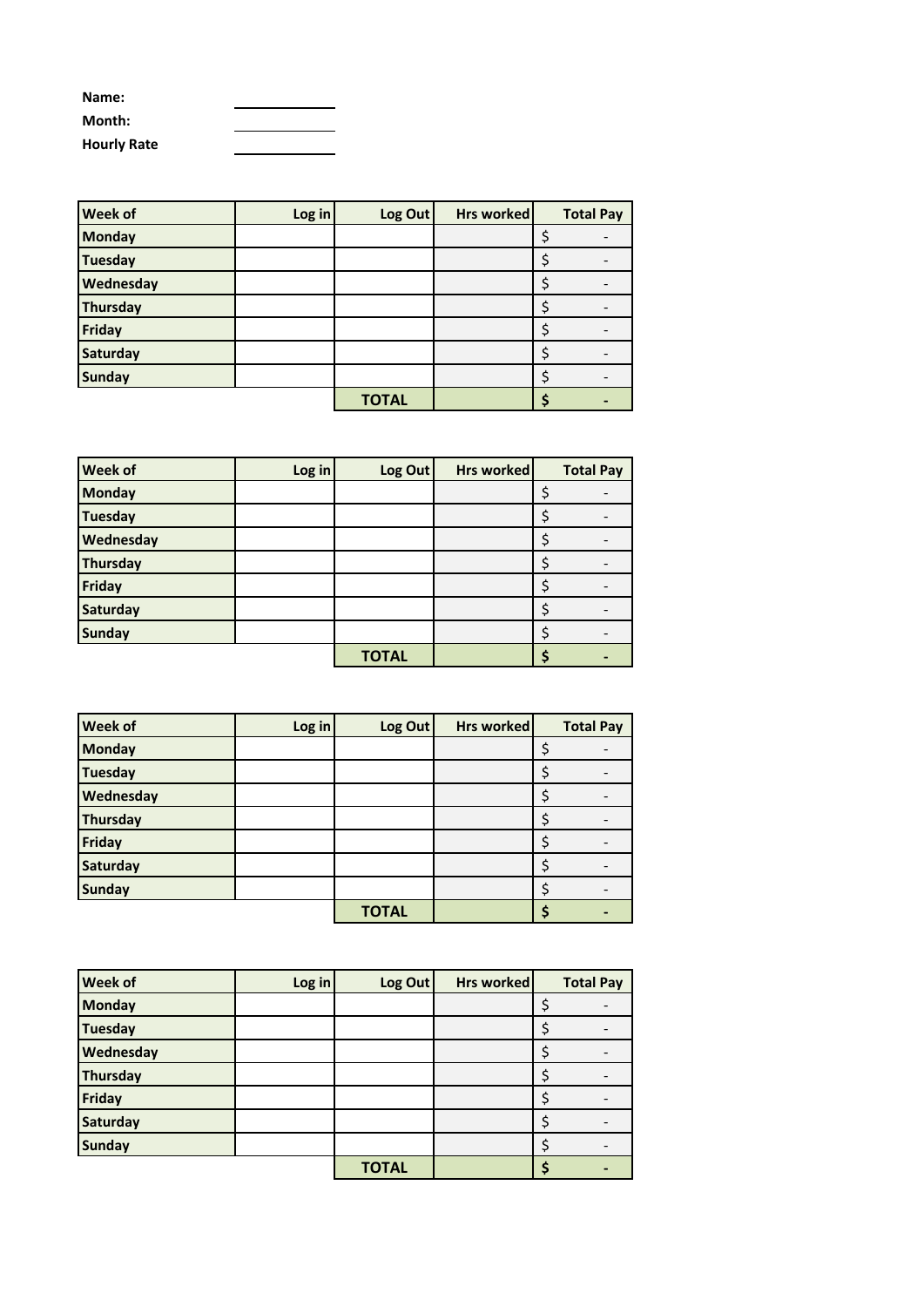| <b>Week of</b>  | Log in | Log Out      | <b>Hrs worked</b> | <b>Total Pay</b> |
|-----------------|--------|--------------|-------------------|------------------|
| <b>Monday</b>   |        |              |                   |                  |
| <b>Tuesday</b>  |        |              |                   |                  |
| Wednesday       |        |              |                   |                  |
| <b>Thursday</b> |        |              |                   |                  |
| Friday          |        |              |                   |                  |
| Saturday        |        |              |                   |                  |
| <b>Sunday</b>   |        |              |                   |                  |
|                 |        | <b>TOTAL</b> |                   |                  |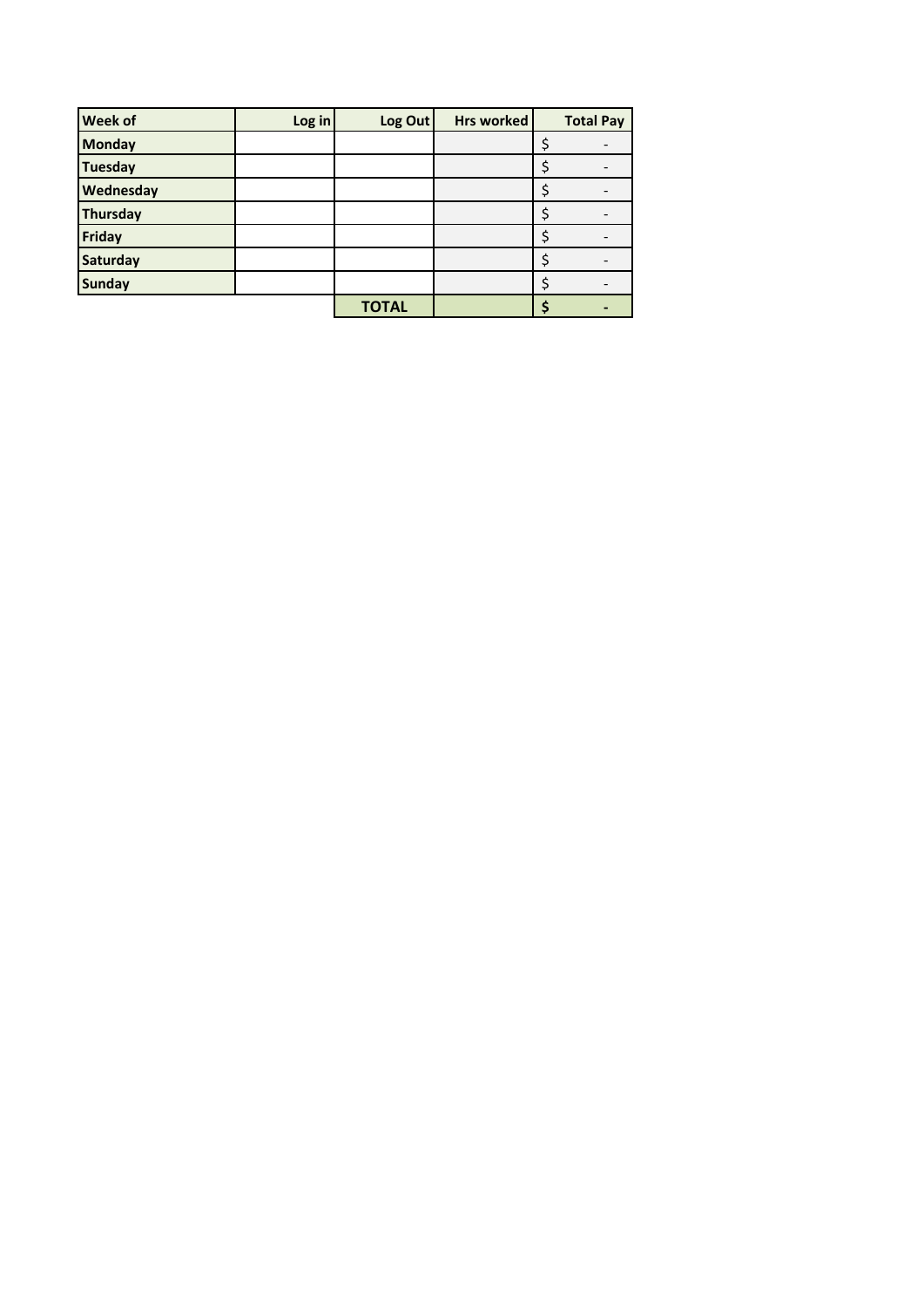| Name:              |  |
|--------------------|--|
| Month:             |  |
| <b>Hourly Rate</b> |  |

|                | <b>Hrs worked</b> | <b>Total Pay</b> |
|----------------|-------------------|------------------|
| <b>Week of</b> |                   |                  |
| <b>Week of</b> |                   |                  |
| <b>Week of</b> |                   |                  |
| <b>Week of</b> |                   |                  |
| <b>Week of</b> |                   |                  |
| <b>TOTAL</b>   |                   |                  |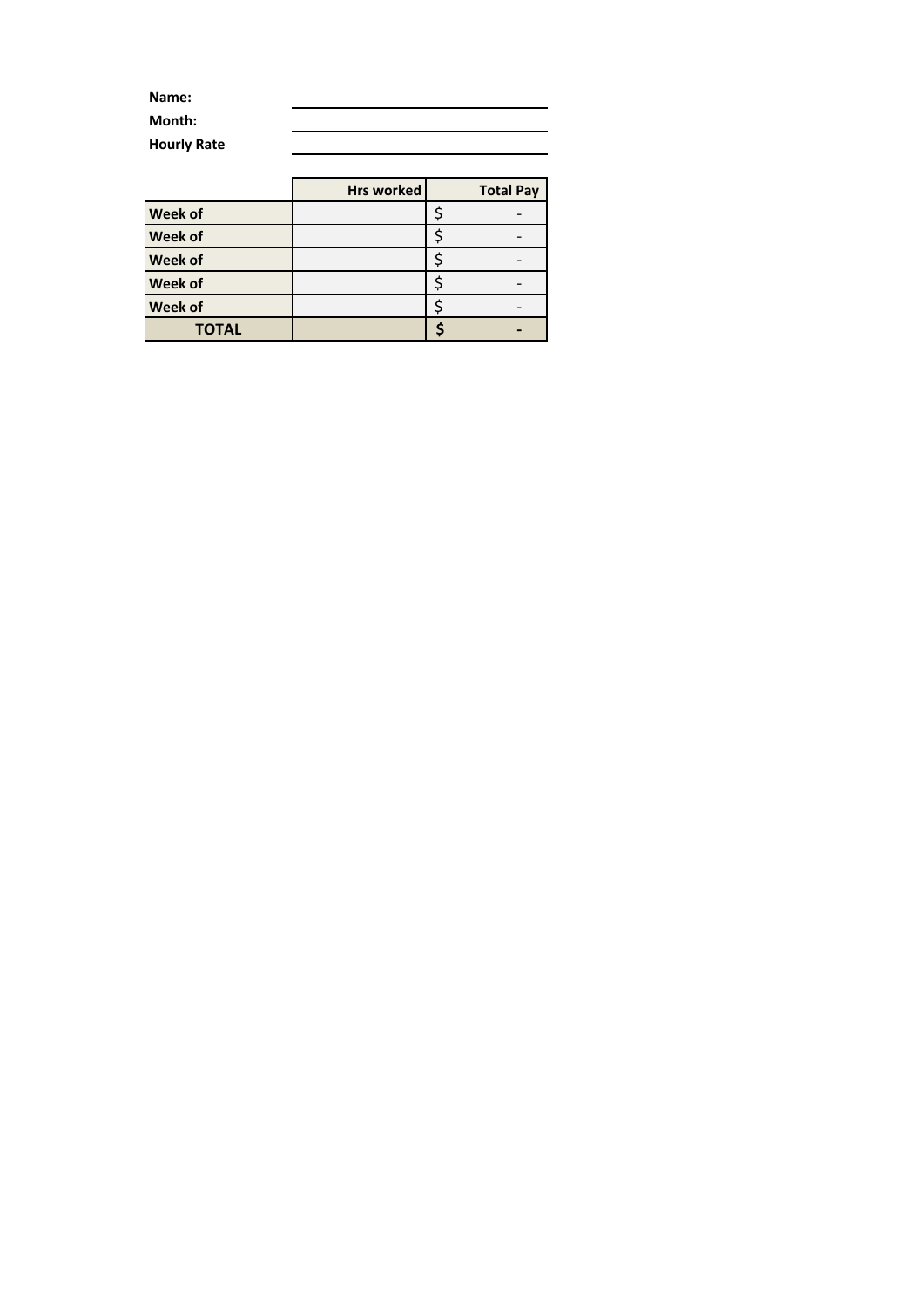| Name:              | Michael Monthly |
|--------------------|-----------------|
| Month:             | Jun-09          |
| <b>Hourly Rate</b> | \$15.00         |

| <b>Week of 06/01/09</b> | Log in    | Log Out      | <b>Hrs worked</b> | <b>Total Pay</b> |
|-------------------------|-----------|--------------|-------------------|------------------|
| <b>Monday</b>           | 9:00 AM   | 7:00 PM      | 10.00             | 150.00           |
| <b>Tuesday</b>          | $9:00$ AM | 6:00 PM      | 9.00 <sub>l</sub> | 135.00           |
| Wednesday               | $9:00$ AM | 5:00 PM      | 8.00              | 120.00           |
| <b>Thursday</b>         | $9:00$ AM | 5:00 PM      | 8.00              | 120.00           |
| Friday                  | 9:00 AM   | 6:00 PM      | 9.00              | 135.00           |
|                         |           | <b>TOTAL</b> | 44.00             | 660.00           |

| <b>Week of 06/08/09</b> | Log in  | Log Out      | <b>Hrs worked</b> | <b>Total Pay</b> |
|-------------------------|---------|--------------|-------------------|------------------|
| <b>Monday</b>           | 9:00 AM | 6:00 PM      | 9.00              | 135.00           |
| <b>Tuesday</b>          |         |              | $0.00$ S          |                  |
| Wednesday               |         |              | $0.00$ \$         |                  |
| <b>Thursday</b>         |         |              | $0.00$ \$         |                  |
| Friday                  |         |              | $0.00$ \$         |                  |
|                         |         | <b>TOTAL</b> | 9.00              | 135.00           |

| <b>Week of 06/15/09</b> | Log in  | Log Out      | <b>Hrs worked</b> | <b>Total Pay</b> |
|-------------------------|---------|--------------|-------------------|------------------|
| <b>Monday</b>           | 9:00 AM | 6:00 PM      | 9.00              | 135.00           |
| <b>Tuesday</b>          |         |              | 0.00              |                  |
| Wednesday               |         |              | $0.00$ \$         |                  |
| <b>Thursday</b>         |         |              | 0.00              |                  |
| Friday                  |         |              | 0.00              |                  |
|                         |         | <b>TOTAL</b> | 9.00              | 135.00           |

| <b>Week of 06/22/09</b> | Log in  | Log Out      | <b>Hrs worked</b> | <b>Total Pay</b> |
|-------------------------|---------|--------------|-------------------|------------------|
| <b>Monday</b>           | 9:00 AM | 6:00 PM      | 9.00              | 135.00           |
| Tuesday                 |         |              | 0.00              |                  |
| Wednesday               |         |              | $0.00$ \$         |                  |
| Thursday                |         |              | 0.00              |                  |
| Friday                  |         |              | 0.00              |                  |
|                         |         | <b>TOTAL</b> | 9.00              | 135.00           |

| <b>Week of 06/29/09</b> | Log in  | Log Out      | <b>Hrs worked</b> | <b>Total Pay</b> |
|-------------------------|---------|--------------|-------------------|------------------|
| <b>Monday</b>           | 9:00 AM | 6:00 PM      | 9.00              | 135.00           |
| <b>Tuesday</b>          |         |              | 0.00              |                  |
| Wednesday               |         |              | 0.00              |                  |
| Thursday                |         |              | 0.00 <sub>l</sub> |                  |
| Friday                  |         |              | 0.00              |                  |
|                         |         | <b>TOTAL</b> | 9.00              | 135.00           |